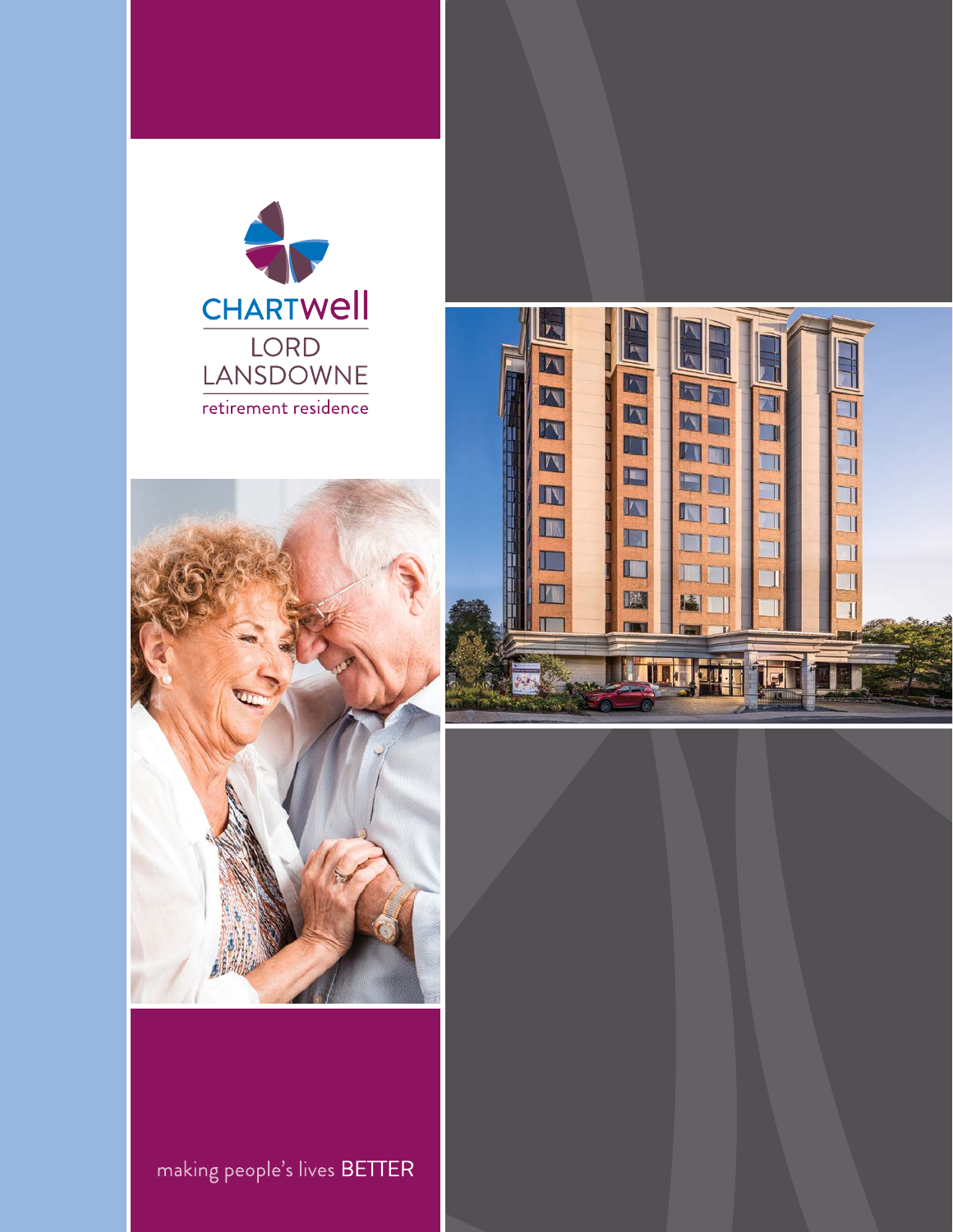

## PART OF OUR LOCAL COMMUNITY SINCE 2007

Chartwell Lord Lansdowne is in The Glebe, a city lover's paradise where lovely natural surroundings meet convenient services meant to enrich your retirement.

It's no surprise that many people choose to live with us because of our sought-after location, a beloved Ottawa neighbourhood with an abundance of charm and character. Surrounded by heritage homes, as well as a variety of restaurants, farmer's

markets, arts and culture venues and even the city's most active sports stadium, it's a true example of both a traditional as well as vibrant setting. We have one of the best walking scores in the city and is it any wonder when you can simply cross the street to enjoy Lansdowne Park, or find yourself taking in views of the Rideau Canal a mere three blocks away? We also have direct access to a seniors' centre and long term care home next door.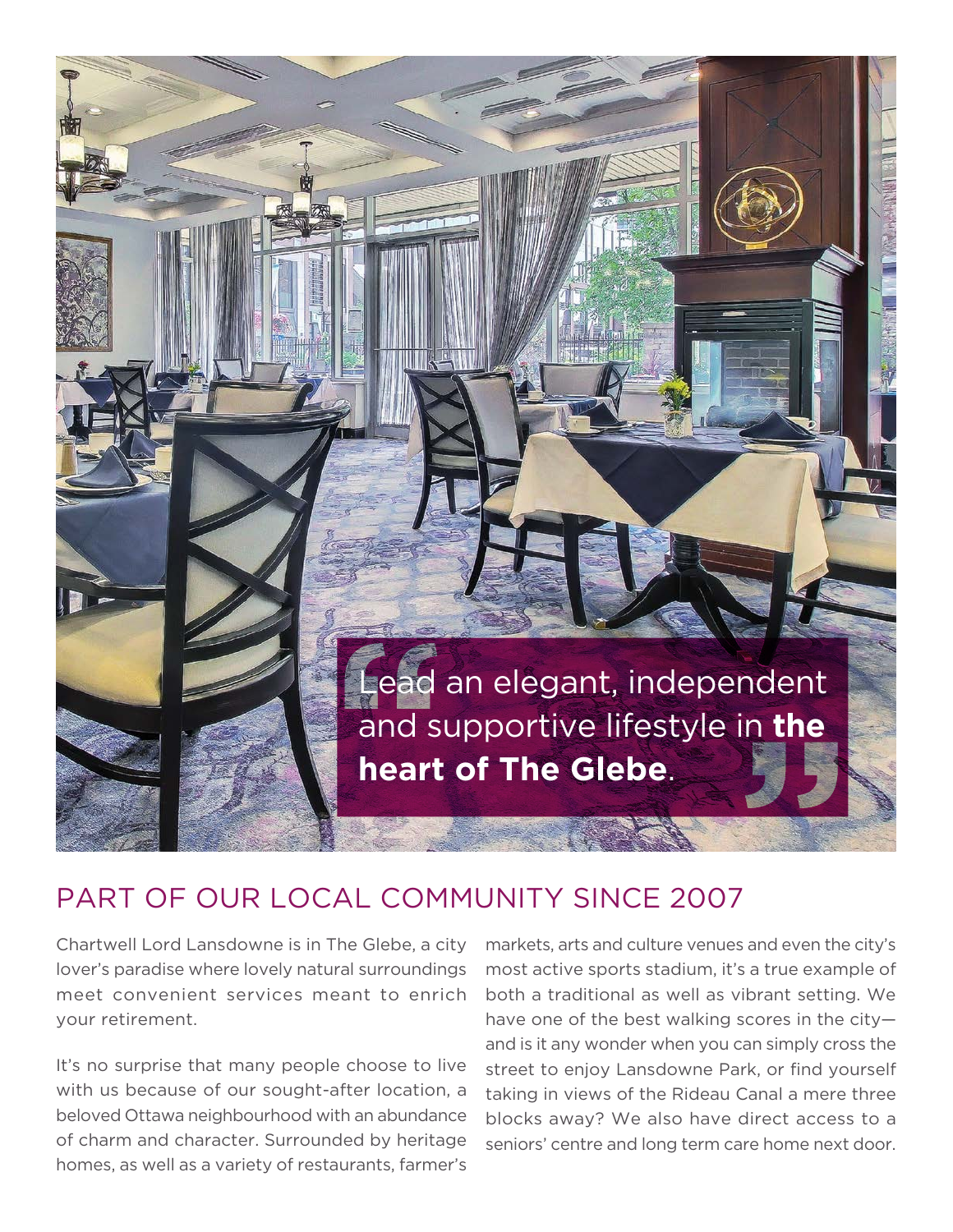# OUR UNIQUE LIFESTYLE

There's no denying that our residence has curb appeal, but when you walk through our doors, you'll be struck by just how attractive our home is. Our aesthetic is timeless and traditional—rich wood paneling, comfortable and tasteful furnishings, with large portraits that speak to Ottawa's celebrated history and you'll see our attention to detail shine through in small touches like fresh floral arrangements. That same polish extends to our independent supportive living and assisted living suites, featuring big windows that let in an abundance of natural light and provide great neighbourhood views. You'll love waking up in the morning, pouring yourself a cup of coffee and watching the city come alive from the comfort of your well-appointed suite.

Chartwell Lord Lansdowne offers a host of convenient services, including delicious dining, leisure opportunities and outings, and personalized support—all of which can amount to the retirement years you've always desired.

Explore our Living at Chartwell brochure to learn more about dining, lifestyle activities and personalized care services.









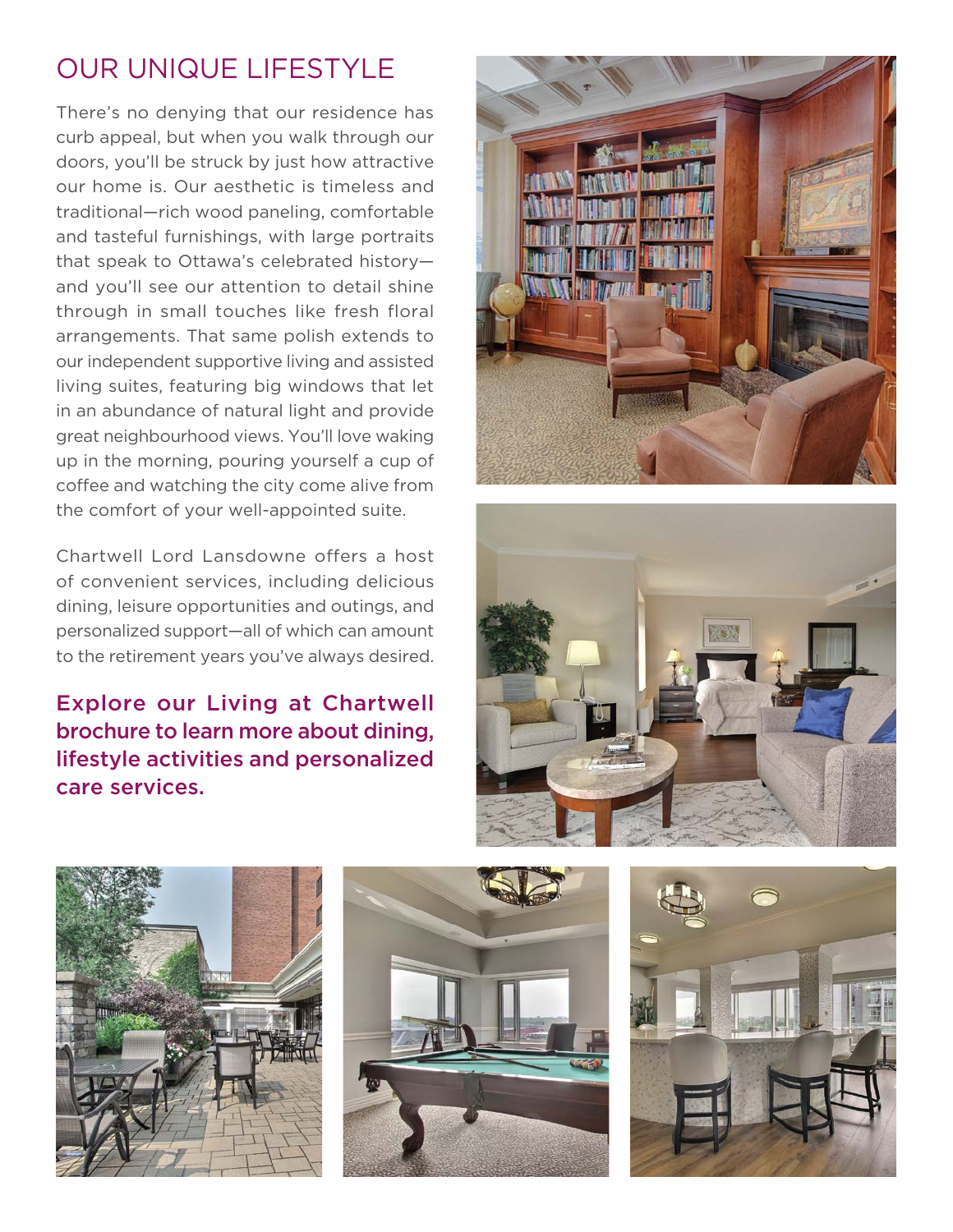## FACTS & FEATURES



#### IN THE NEIGHBOURHOOD

- Grocery stores **Exercise Exercise Exercise Contracts Banks**
- Pharmacies Hospital Transit
- 

#### **ACTIVITIES**

- 
- 
- Cultural activities **Cultural activities Guest speaker**
- 
- 
- **Shopping Contract Contract Contract Contract Contract Contract Contract Contract Contract Contract Contract Contract Contract Contract Contract Contract Contract Contract Contract Contract Contract Contract Contract Contr**
- 
- 
- 
- LiveNow program 
 Social and

 LiveNow program

 LiveNow program

 LiveNow program
 Social and
 LiveNow program
 Social and
 LiveNow program
 Social and
 LiveNow program
 Social and
 LiveNow program
 Social • Educational activities **Educational example 2 Live music events** 
	-
	- Exercise
- 
- 
- 

#### DINING SERVICES

- Diversified menu Maître D' Catering\*
- À la carte menu Themed dinner\* Family dinner
- Flexible dining times Meals for guests\*

### CARE SERVICES

- Medication supervision/ On-site Nurse Blood pressure clinic\* administration\* 
<br>
• Visiting physician\* 
• Lab services<sup>\*</sup>
	-
	-
- Assistance with activities Oxygen service Care Assist Program of daily living\*
- 
- -
- 
- 
- 

- **AMENITIES**
- Dining room **Country kitchen** Country kitchen Movie theatre
- Private dining room **Activity room** Activity room Library
	-
- 
- 
- Chapel **Fitness room** Fitness room Fireside lounge